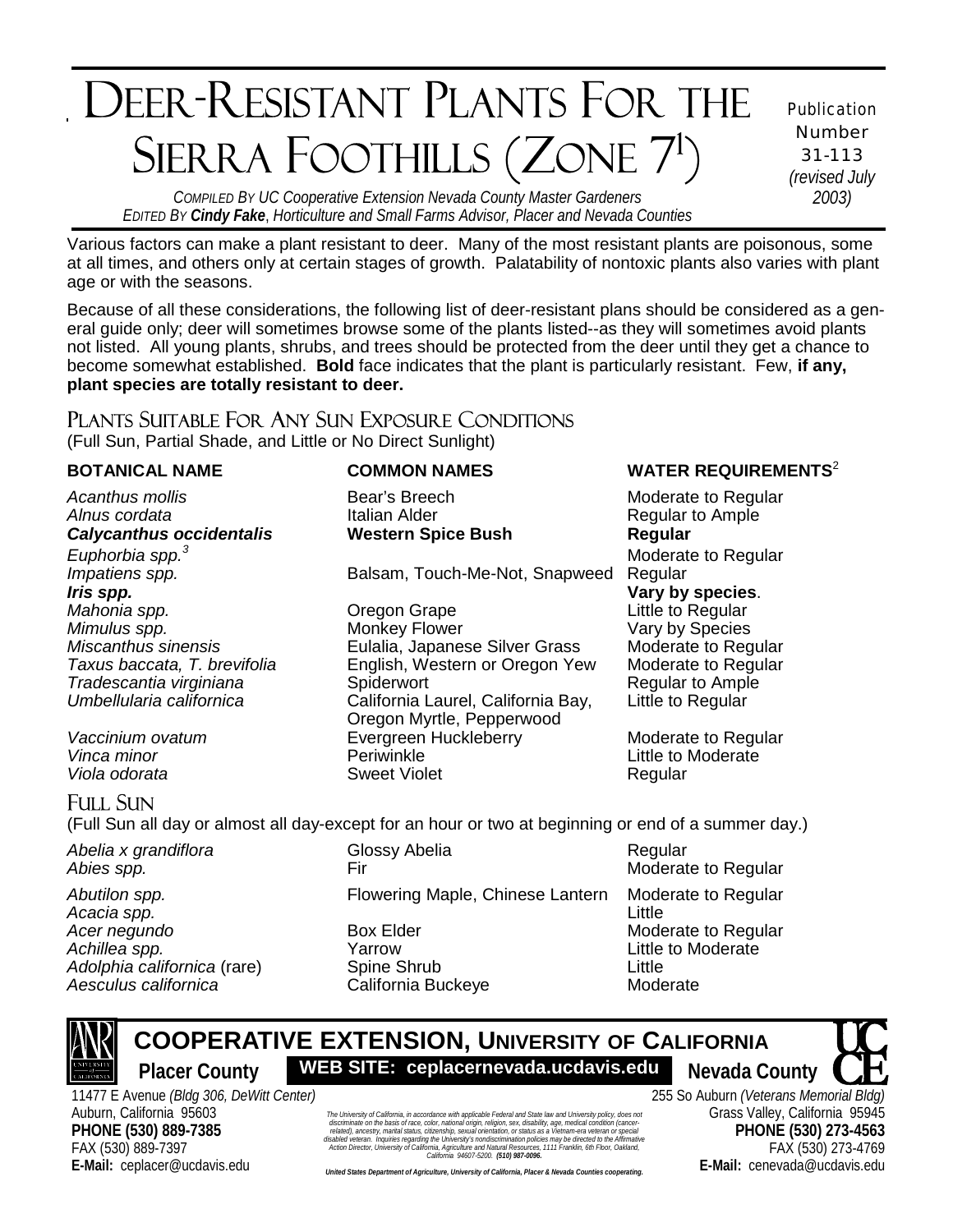*Anchusa capensis* (annual) Cape Forge<br>Anthemis nobilis Chamomile *Arctotis stoechadifolia* **African Daisy**<br>**Armeria spp.** Thrift, Sea Pink *Arundo donax<sup>3</sup>* **Aster spp. (some) Regular Regular Regular Regular** *Bouteloua gracilis*<br> *Briza maxima, B. media Alexandria* Quaking Grass *Caragana spp. Ceanothus* 'Blue Jeans,' C. 'Julia Wild Lilac Little or none 'Phelps,' C. 'Concha,' etc. **Cedrus spp.** Cedar Cedar Moderate *Celosia cristata* (Annual) Cockscomb Little *Centaurea spp.<sup>3</sup>*

*Cercis occidentalis* Western Redbud Little **Chaenomeles spp.** Thowering Quince **Chaenomeles spp.** The State of Regular *Chrysanthemum frutescens* Marguerite, Paris Daisy Regular *Chrysanthemum maximum Cistus spp.3* **Cleome spinosa (annual) Cleome Spider Flower Cleome Moderate** Moderate **Colchicum spp.** The Meadow Saffron The Reg. during growth & bloom Cos*mos spp.* (annual)<br>
Cryptomeria japonica 'Elegans' Plum Cedar Negular Regular Cryptomeria japonica 'Elegans' *Cytisus racemosus* (*C.* x *spacianus*) Broom Little *Clarkia amoena* Godetia, Farewell-to-Spring Regular *Clematis spp.* Regular *Coreopsis spp.* Little to Moderate *Cortaderia selloana<sup>3</sup>* **Cotinus coggygria** Cotinus Cotinus Communication Smoke Tree Cotinus Coderate *Cotoneaster spp.<sup>3</sup> Crataegus spp.<sup>3</sup>*

Amaryllis belladonna Belladonna Lily, Naked Lady None<br>Anchusa capensis (annual) Cape Forget-Me-Not Moderate to Regular Anthemis nobilis **Anthemis is construent as a Chamomile** Moderate to Regular *Arabis spp.* Rockcress Moderate *Araucaria araucana, A. bidwillii* Monkey Puzzle Tree, Bunya-Bunya Regular *Arbutus menziesii, A. unedo* Madrona, Strawberry Tree Little to Regular *Armeria spp.* Thrift, Sea Pink Little to Moderate **Basin Sagebrush, Big Sagebrush** Giant Reed Regular to Ample

ī

*Atriplex semibaccata* Saltbush Little to None *Baccharis pilularis*<br> *Bellis perennis*<br>
Modernis Coyote Bush Caisy<br>
English Daisy<br>
Modernis Regular *Bellis perennis* English Daisy Regular *Briza maxima, B. media* Quaking Grass Little *Brachyscome iberidifolia* Swan River Daisy Segular **Buxus spp.** The Regular **Boxwood Boxwood Regular** Regular **Calendula officinalis Pot Marigold Calendula of Moderate** *Calliandra tweedii* Brazilian or Trinidad Flame Bush Little to Moderate *Callistemon viminalis* Weeping Bottlebrush Moderate to Regular *Canna spp.* Canna Little **Carex spp.** The Carex space Sedge Carex Sedge Vary by species *Carpenteria californica* Bush Anemone Little to Moderate **Caryopteris spp.** The Bluebeard Caryopteris spp. The Bluebeard Moderate

Cornflower, Dusty Miller, Moderate Sweet Sultan, Bachelor's Button<br>Snow-in-Summer **Cerastium tomentosum Snow-in-Summer Cerastium Moderate to Regular** Rockrose Little

Pampas Grass **Little to Ample**<br>
Smoke Tree **Moderate** 

### **BOTANICAL NAME COMMON NAMES WATER REQUIREMENTS**<sup>2</sup>

 Little to Moderate Hawthorn Moderate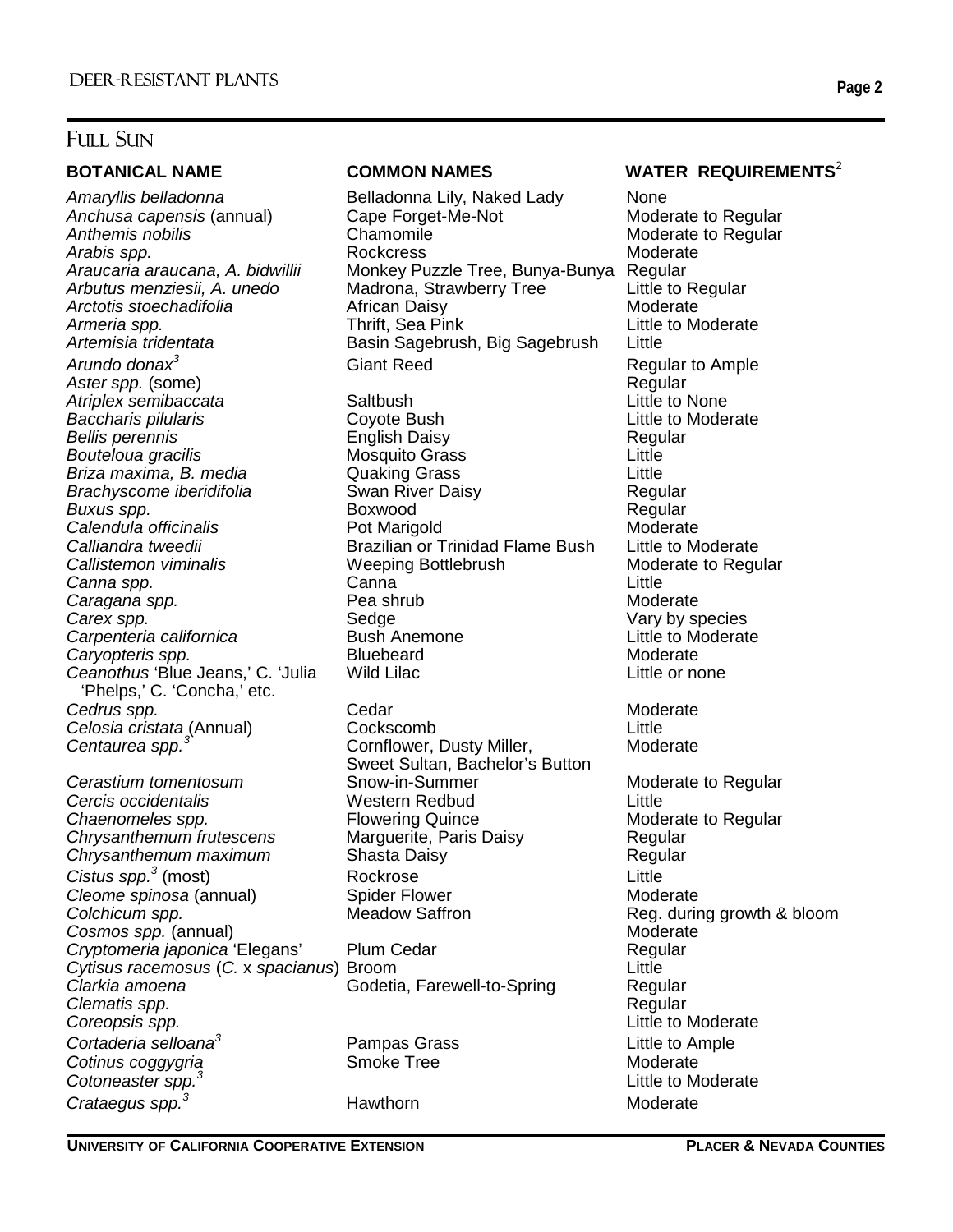*Crocosmia spp.<sup>4</sup> Cupressus spp.* Cypress Little to Moderate **Cynara scolymus Cynara Scolymus Artichoke Regular Regular** *Dahlia spp.* Regular **Datura spp.** Thorn Apple **Thorn Apple** Little (good drainage) *Eremurus spp.* **Foxtail Lily, Desert Candle Fallopia baldschuanica** Silver Lace Vine *Ficus carica<sup>3</sup> Fraxinus velutina* Arizona Ash Little Gypsophila paniculata, G. elegans *Hemerocallis spp.<sup>4</sup>*

ī

*Delphinium spp.* Larkspur Regular *Diospyros virginiana* Persimmon Regular *Duchesnea indica* Mock Strawberry Moderate *Echinacea purpurea* Purple Coneflower Moderate to Regular **Echinocystis lobata** Mild Cucumber Moderate *Echium vulgare* (annual) Pride of Madeira Provident Moderate<br>
Foxtail Lilv. Desert Candle Moderate Moderate *Eriogonum spp.* Wild Buckwheat Little to Moderate *Erodium reichardii* Crane's bill Regular *Eschscholzia californica* California Poppy Little to Regular *Euryops acraeus* Little to Regular *Feijoa sellowiana* Pineapple Guava Regular **Common Blue Fescue Fig Tree, Creeping Fig Tree, Creeping Fig Algebruary Regular** Gelsemium sempervirens Carolina Jessamine Regular *Forsythia ovata* Korean Forsythia Moderate to Regular **Fragaria Chilometria Chilometria chilometria chilometria chilometria chilometria chilometria chilometria chil<br>
France Chilometria chilometria chilometria chilometria chilometria chilometria chilometria chilometria chilome** *Fremontodendron spp.* Flannel Bush None **Gaillardia spp.** The State of Blanket Flower Controller and Moderate Moderate *Geranium spp.* Cranesbill Regular *Monarda spp.* **Bee Balm, Oswego Tea, Horsemint Regular to Ample** *Myoporum laetum* and the second second second second second second manufacturers and moderate second manufacturers of  $\mathcal{M}$ *Ginkgo biloba* Maidenhair Tree Moderate to Regular *Gymnocladus dioica* Kentucky Coffee Tree Regular *Halimium lasianthum* Sunrose Little *Helianthemum nummularium* Sunrose **Moderate** Moderate Moderate<br>Helianthus spp. **Moderate** Sunflower Sunter Sunter Regular to **Fig.** Sunflower **Sunflower** Regular to Ample **Helichrysum bracteatum** Strawflower **Moderate** Moderate *Helictotrichon sempervirens* Blue Oat Grass Regular Daylily **Dayliller Regular** *Ixia maculata African Corn Lily* **Reg. during growth & bloom** *Juglans nigra* **Black Walnut** Moderate Moderate *Kochia scoparia trichophylla* Mexican Fire Bush (annual) Regular **Lagerstroemia indica Crape Myrtle Moderate Moderate** Moderate **Lantana montevidensis example 1 Trailing Lantana Communist Contract Moderate Larix decidua** extending the Larch **European Larch** European Care Regular **Lavandula spp.** The Communication of Lavender Communication of Moderate **Lavatera spp.** Tree Mallow **Regular** Regular Leptodactylon californicum **Prickly Phlox**<br>
Little (good drainage) Statice, Sea Lavender Moderate Moderate **Statice, Sea Lavender** Liquidambar styraciflua **Sweet Gum** Sweet Gum Moderate to Regular

### BOTANICAL NAME COMMON NAMES WATER REQUIREMENTS<sup>2</sup>

 Regular *Crocus spp.* Reg. during growth & bloom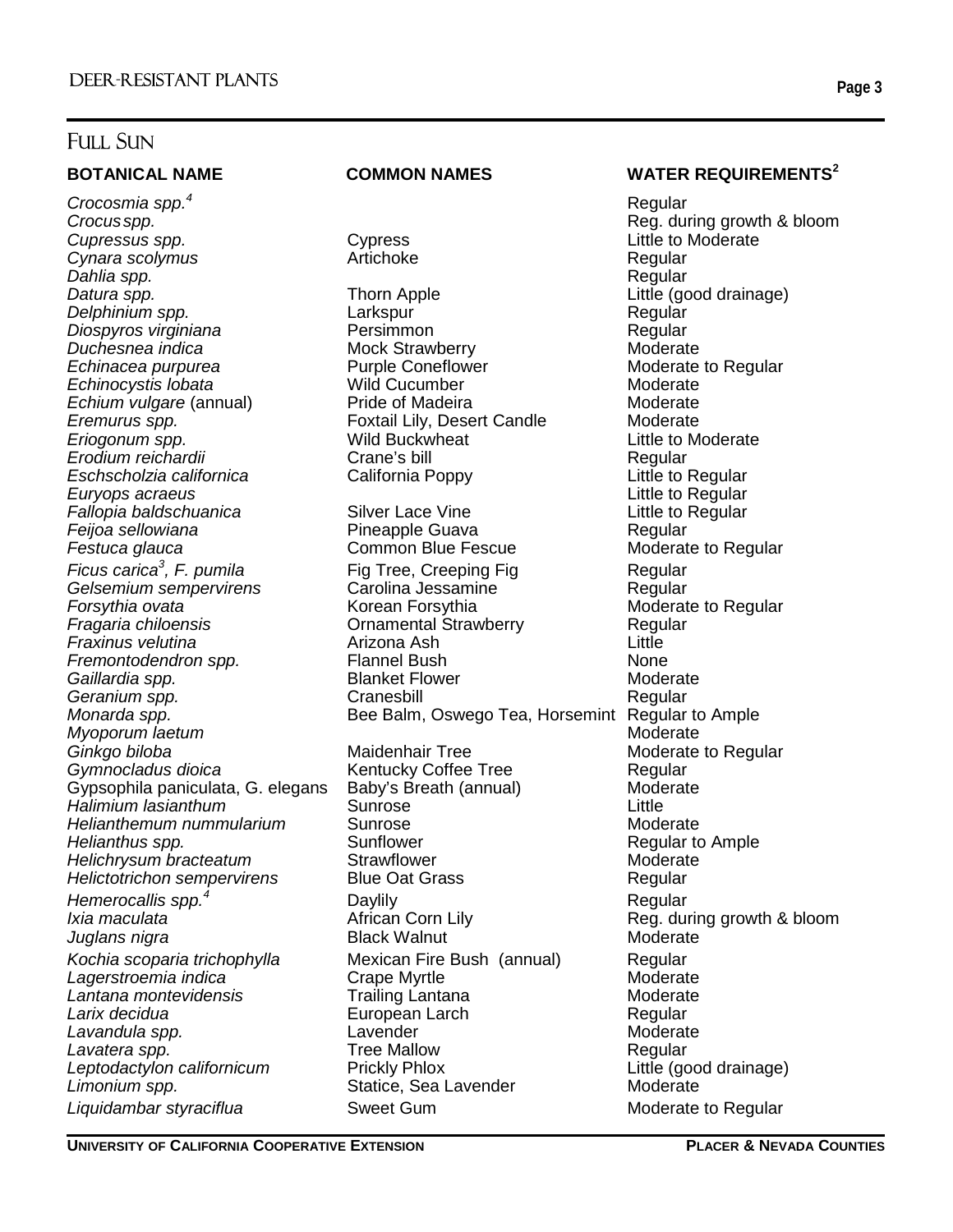### **BOTANICAL NAME COMMON NAMES WATER REQUIREMENTS<sup>2</sup>**

*Lobularia maritima* (annual) Sweet Alyssum Regular *Lycoris squamigera* **Spider Lily** Spider Lily **Reg. during growth & bloom**<br> *Lysimachia nummularia* Creeping Jenny. Moneywort Moderate to Regular *Lysimachia nummularia* Creeping Jenny, Moneywort Moderate to Regular<br>
Melia azedarach Chinaberry Tree Moderate *Mesembryanthemum crystallinum3 Mirabilis jalapa Myrica californica* **Pacific Wax Myrtle Moderate** Moderate *Nolina parryi* and the Molina **Nollina** Little or no to Moderate **Papaver orientale Community Community Community Community Community Community Community Community Community Community Community Community Community Community Community Community Community Community Community Community Com Papaver rhoeas** Flanders Field Poppy, Moderate to Regular

Paulownia tomentosa **Empress Tree** Regular<br>Penstemon spp. **Execute Seard-tongue** Regular Regular **Penstemon spp.** The Beard-tongue Constant Little to Moderate Phlomis spp. **Accord Controller Sage Controller Sage** Little to Moderate Little to Moderate Controller Sage Controller School Controller Phlox subulate Phlox subulate **Phlox subulata** Moss Pink Moss Pink Moderate *Pinus spp.* Pine **Pine Pine Pine Little** *Platanus racemosa* California Sycamore Moderate to Regular Podocarpus macrophyllus The New Pine The Regular<br>Portulaca grandiflora (annual) Rose Moss Regular Regular Regular Portulaca grandiflora (annual) and Rose Moss<br>Prunus caroliniana **Rose Carolina Laurel Cherry** and Little to Moderate Pseudotsuga menziesii **Brandicas Douglas I**<br>Pyracantha spp. brandic Regular Pirethorn **Pyracantha spp.** The **Firethorn** Communication Moderate *Quercus spp.* Oak Little to Moderate *Raoulia australis* Raoulia Moderate **Reseda odorata (annual)** Mignonette **Mignonette** Regular **Rheum rhaponticum** Cornamental Rhubarb Moderate to Ample *Rhus copallina, R. glabra* Shining Sumac, Smooth Sumac Little to Moderate **Romneya coulteri** The Matilija Poppy The Matilism Little to Moderate *Rosemarinus officinalis* **Rosemary** Rosemary **Rosemary** Little to Moderate<br>Black-eved Susan, Gloriosa Daisy Moderate to Regu **Ruta graveolens** The Rue, Herb-of-Grace **Rule** Moderate to Regular *Salvia spp.*<sup>3</sup> *Sanvitalia procumbens* (annual) Creeping Zinnia Moderate to Regular Satureja douglasii *Scabiosa spp.*<sup>4</sup> *Sedum spp.* Stone Crop Little to Moderate *Senecio cineraria* (perennials) **Sequoiadendron giganteum Ciant Sequoia**<br>
Spartina pectinata **Moderate** Prairie Cord Grass<br>
Moderate *Stipa gigantea* Giant Feather Grass Little to Moderate *Tagetes spp.* Marigold Regular **Teucrium fruticans, T. chamaedrys** *Tithonia rotundifolia* (annual) Mexican Sunflower Regular *Trachycarpus fortunei* Windmill Palm Regular *Verbena spp.*<sup>3</sup> Veronica spp. (ground cover) Corresponding Speedwell Corresponding Vary by species **Watsonia spp. Bugle Lily Bugle Lily Reg. during growth & bloom** *Wisteria spp.* Little to Moderate

**Chinaberry Tree Moderate** Ice Plant<br>
Four o'clock<br>
Four o'clock<br>
Tittle Shirley Poppy **Propertive Carolina Laurel Cherry Little to Moderat<br>
Pouglas Fir<br>
Pouglas Cittle to Regular** *Rudbeckia hirta* Black-eyed Susan, Gloriosa Daisy Moderate to Regular Sage Moderate to Regular Lavender Cotton **Santolina space Little to Moderate** Pincushion Flower Moderate to Regular

ī

**Vary by Species Moderate to Ample** Vary by species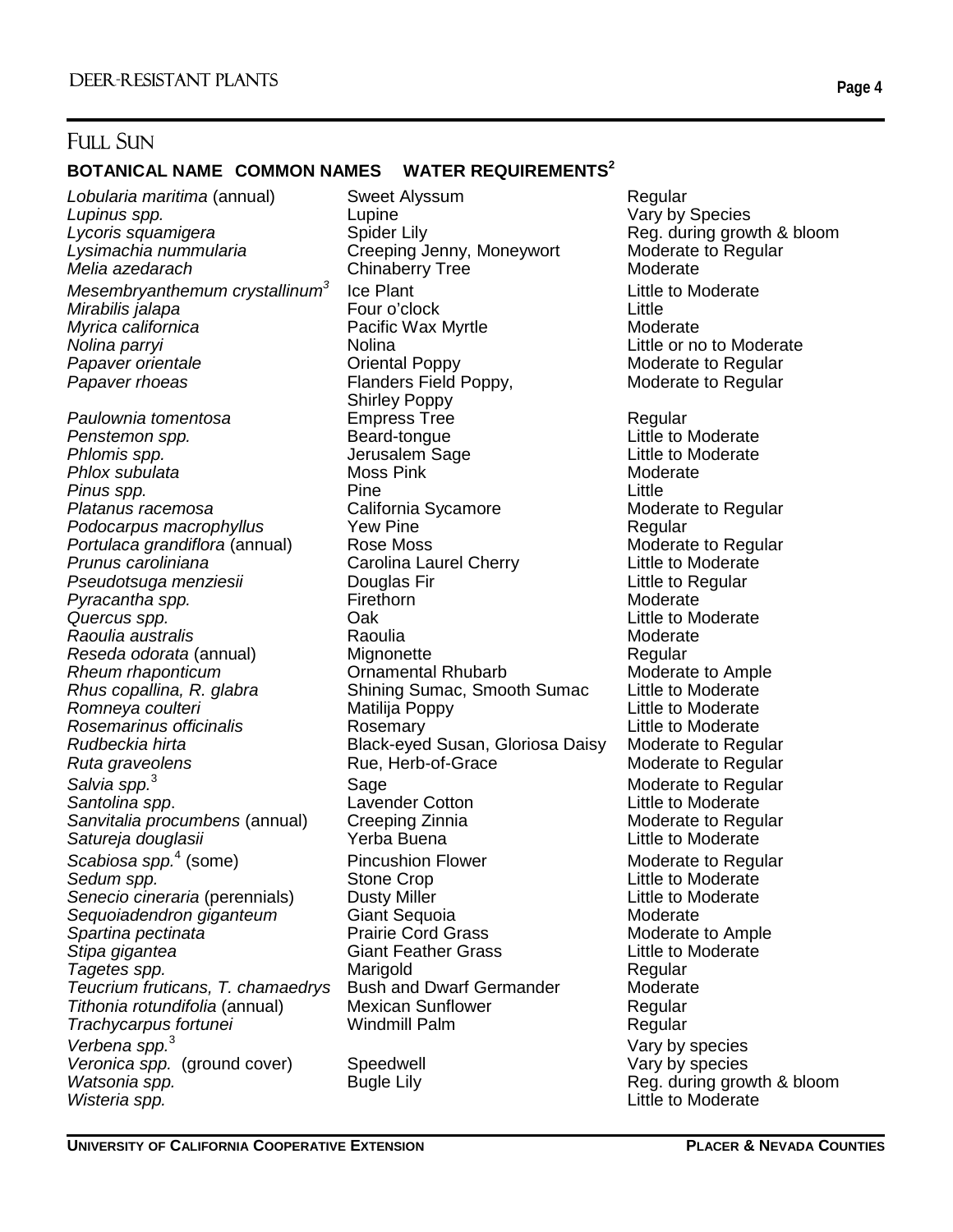Zauschineria spp. *Zinnia spp.* Regular

## FULL SUN OR PARTIAL SHADE

(Full sun all day to shade for half the day)

Acer macrophyllum **Bigleaf Maple** Moderate to Regular *Aconitum spp.* Monkshood Regular Acorus gramineus 'Variegatus' *Agapanthus africanus*<sup>4</sup> Agave americana Ageratum houstonianum **Floss Flower** Floss Flower Regular *Ajuga spp.* Carpet Bugle Regular *Albizia spp.* Silk Tree, Mimosa *Alcea rosea* (*Althaea rosea*) Hollyhock Regular *Alopecurus pratensis* Yellow Foxtail Grass Regular 'Aureovariegatus' Alstroemeria spp. The reg. Alstroemeria spp. Alstroemeria spp. Alstroemeria spp. Alstroemeria spp. Alstroemeria sp *Aquilegia spp.* Columbine Regular **Aralia spinosa Aralia spinosa Aralia spinosa Aralia spinosa Aralia spinosa Arctostaphylos spp. Arctostaphylos spp. Arctostaphylos spp. Manzanita Manzanita Manzanita Manzanita Manzanita Manzanita** Arctostaphylos spp. **Manzanita** *Aronia arbutifolia* The Red Chokeberry **Moderate to Ample** Aronic Ample *Arrhenatherum elatius bulbosum* Bulbous Oat Grass Regular *Aubrieta deltoidea* Common Aubrieta Regular *Aurinia saxatilis* **Berberis spp. Barberry Barberry Constructs Moderate to Regular Bergenia spp. Bergenia Bergenia Regular Regular** *Buddleja davidii* **Butterfly Bush Moderate to Regular**<br>
Calocedrus decurrens **Moderate Cedar Moderate Calocedrus** decurrens **Cedar Calocedrus decurrens** *Campanula poscharskyana* Serbian Bellflower Little to Moderate Campsis spp. Trumpet Creeper, Trumpet Vine Moderate to Regular *Catalpa bignonioides* Common Catalpa, Indian Bean Moderate to Regular Catharanthus roseus (*Vinca rosea*) Madagascar Periwinkle Moderate<br>Celtis spp. Moderate Hackberry Hackberry *Celtis spp. Chamaemelum nobile*<br>
Chamaerops humilis
Chamaerops humilis
Chamaerops humilis
Chamaerops humilis
Chamaerops humilis
Chamaerops humilis
Chamaerops humilis
Chamaerops humilis
Chamaerops humilis
Chamaerops humilis
Chamaerops *Chasmanthium latifolium* Sea Oats, Bamboo Grass Regular *Choisya ternata* Mexican Orange Moderate *Clarkia amoena* Godetia, Farwell-to-Spring Regular **Coleonema pulchrum** Pink Breath of Heaven, Pink Diosma Regular **Convolvulus cneorum Convolvulus Convolvulus cneorum** Bush Morning Glory Convolvulus Moderate **Corokia cotoneaster Corokia cotoneaster**<br>
Crocosmia crocosmiiflora Montbretia Montesta Reg. durir **Cyclamen spp.** Shooting Star **Regular** Regular **Daphne spp.** Moderate and the state of the state of the state of the state of the state of the state of the state of the state of the state of the state of the state of the state of the state of the state of the state of **Dendromecon spp.** The Bush or Tree Poppy The Little *Deschampsia cespitosa* Tufted Hair Grass Regular **Digitalis spp.** The Regular Construction of Foxglove Construction of Moderate to Regular **Elaeagnus pungens Silverberry Communist Elaeagnus pungens Communist Elaeagnus Little to Regular** *Erica spp.* Heath Regular *Erigeron spp.* 

ī

*Yucca spp.* Spanish Bayonet Little to Moderate

Blue Lily-of-the-Nile<br>
Century Plant<br>
Century Plant<br>
Century Plant **Mediterranean Fan Palm** 

### **BOTANICAL NAME COMMON NAMES WATER REQUIREMENTS<sup>2</sup>**

**Reg. during growth & bloom**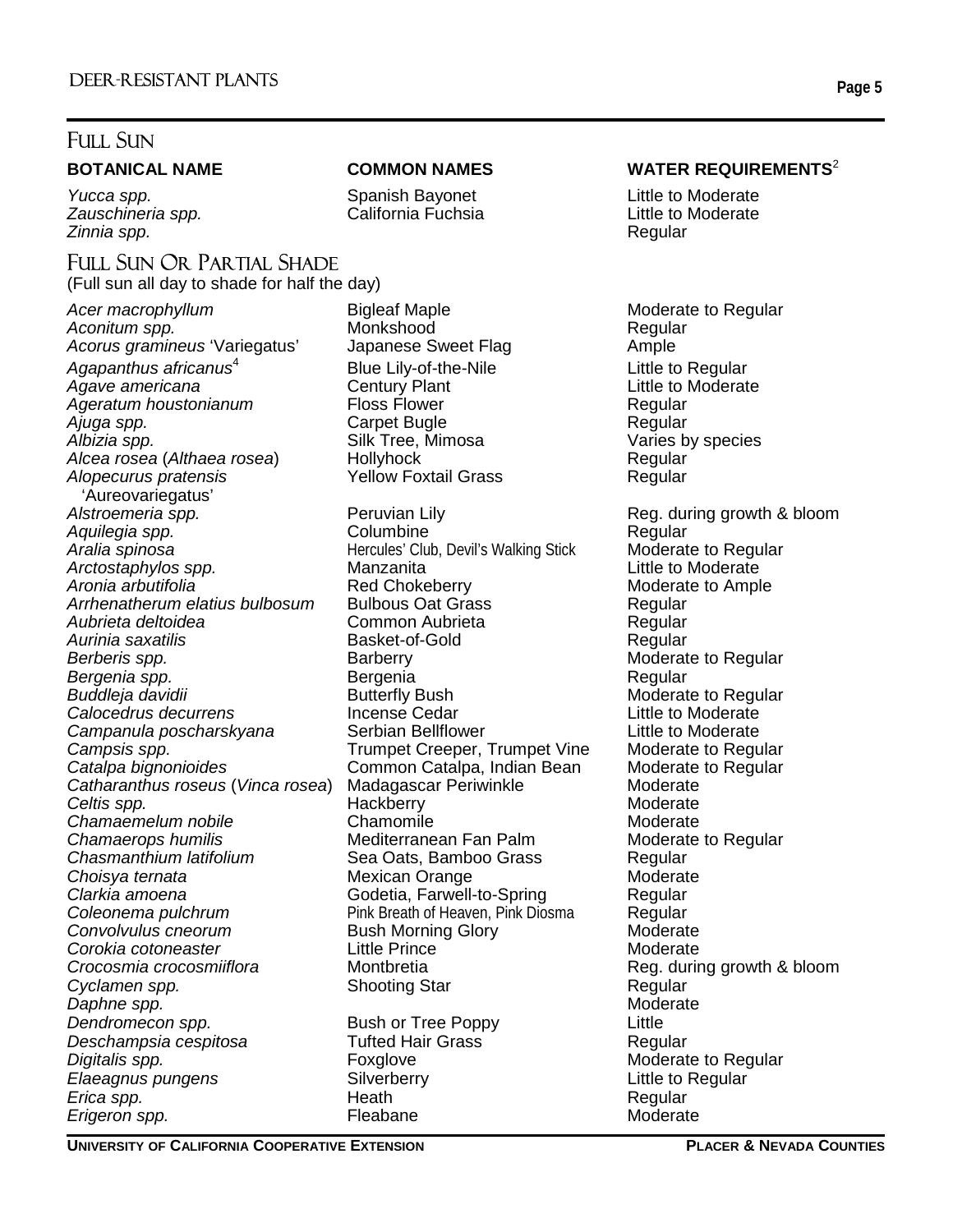## FULL SUN OR PARTIAL SHADE

**Erysimum spp.** Nallflower Wallflower Vary by species *Escallonia spp.* Regular *Ilex spp.* (except thornless) $3$ Lithocarpus densiflora **Lithodora diffusa** Moderate and Moderate and Moderate and Moderate and Moderate and Moderate and Moderate and Moderate and Moderate and Moderate and Moderate and Moderate and Moderate and Moderate and Moderate and Moderat *Lobelia erinus* (annual) Lobelia Little **Loropetalum chinense** Regular *Lychnis coronia* Crown-Pink, Rose Campion Little to Moderate *Magnolia spp.* **Regular Regular Regular Regular Regular** *Muscari spp.* **Grape Hyacinth** 

ī

**Fatshedera lizei Botanical Wonder Regular Regular Galanthus elwesii** Giant Snowdrop **Communist Communist Communist Communist Communist Communist Communist Communist Communist Communist Communist Communist Communist Communist Communist Communist Communist Communist Commun** *Garrya elliptica* Coast Silktassel Moderate *Gerbera jamesonii* African or Transvaal Daisy Regular *Hedera helix* **English Ivy English Ivy** Moderate to Regular Heteromeles arbutifolia **Toyon, Christmas Berry, California Holly** Moderate *Heuchera sanguinea* Coral Bells, Alum Root Moderate to Regular *Iberis spp.* **Candytuft Candytuft Regular Regular** Holly **Regular** Regular *Jasminum spp.* Jasmine Moderate to Regular *Juncus effusus* **Soft Rush Ample** *Juniperus spp.* The *Juniper* Community of *Juniper* and *Little to Regular* Kerria japonica **Musica School School** Japanese Rose **Musical Musical Moderate to Regular** Kniphofia uvaria **Red Hot Poker, Torch Lily** Moderate to Regular *Kolkwitzia amabilis* Beauty Bush Regular Laurus nobilis **Sweet Bay, Grecian Laurel Moderate Leucojum aestivum Summer Snowflake Regular** Regular *Liriope* and *Ophiopogon* and *Lily Turf* **Communist Communist Communist Communist Communist Communist Communist Communist Communist Communist Communist Communist Communist Communist Communist Communist Communist Communis** 

*Molina caerulea altissima*, 'Variegata' Purple Moor Grass **Regular to Ample**<br>Muscari spp. **Regular** Grape Hyacinth *Nandina domestica* Heavenly Bamboo, Sacred Bamboo Little to Regular *Narcissus spp.* Narcissus, Daffodil, Jonquil Reg.during growth & bloom *Nepeta spp.* **Catnip, Catmint Moderate** Moderate *Nierembergia repens* White Cup Flower Regular *Nigella damascena* (annual) Love-in-a-Mist Loure Regular *Oenothera spp.* Evening Primrose, Sundrops Little to moderate *Oxalis oregana* Redwood Sorrel, Oregon Oxalis Regular **Panicum virgatum Switch Grass Communist Constant Communist Communist Communist Communist Communist Communist Communist Communist Communist Communist Communist Communist Communist Communist Communist Communist Communis** Pennisetum alopecuriodes **Fountain Grass Moderate to Regular** *Phalaris arundinacea picta* Ribbon Grass, Gardener's Garters Regular Philadelphus coronarius **Sweet Mock Orange** Moderate to Regular **Phormium tenax** New Zealand Flax **New Zealand Flame** Little to Regular **Picea spp.** Spruce Little to Moderate Little to Moderate **Podocarpus nivalis Alpine Totara Regular** Regular **Polygonatum spp.** Solomon's Seal **Regular** Regular Potentilla fruticosa **Cinquefoil** Cinquefoil Moderate to Regular **Pratia pedunculata** and **Blue Star Creeper Regular** *Ribes spp.* Currant, Gooseberry Vary by Species Sagina subulata **Irish Moss,Scotch Moss** Regular **Sambucus spp.** The Elderberry Communication of the Regular *Satureja douglasii* Yerba Buena Regular

### **BOTANICAL NAME COMMON NAMES WATER REQUIREMENTS<sup>2</sup>**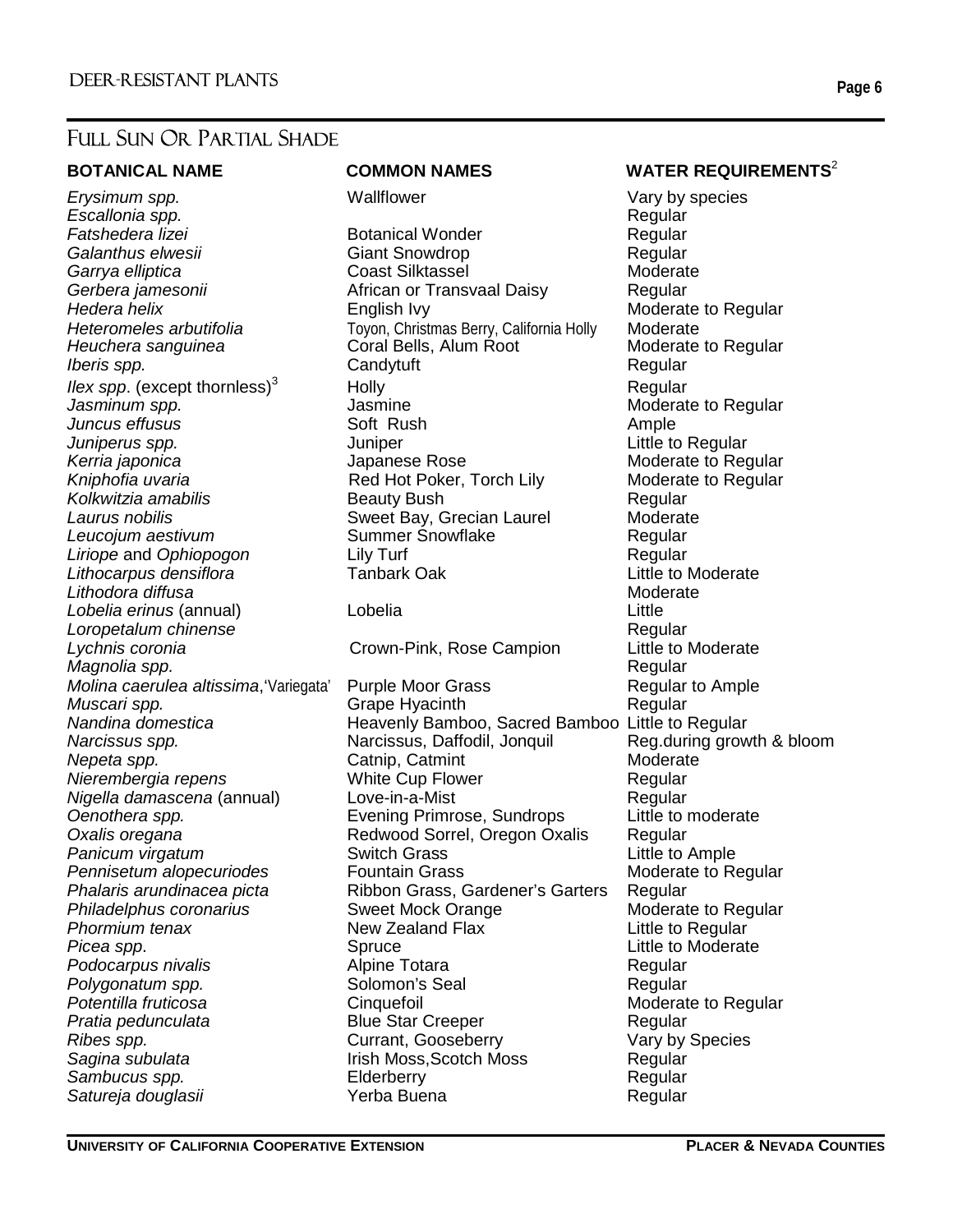## FULL SUN OR PARTIAL SHADE

*Tecomarua capensis* Cape Hone<br>Thuia spp. Capensis Cape Hone

ī

*Scilla spp.* Squill, Bluebell Reg. during growth & bloom Sedum spp. (some) **Stonecrop**<br>
Sequoia sempervirens **Sequoia Sequoia Sequoia Sequoia Sequoia** Coast Redwood, Coast Redwood **Redwood, Coast Redwood** *Sisyrinchium spp.* Blue-eyed Grass Vary by species *Sorbus aucuparia* European Mountain Ash Moderate to Regular **Spiraea spp.** The Spiral Moderate to Regular and Bridal Wreath Moderate to Regular **Stachys byzantina Lamb's Ear** Moderate *Symphoricarpos albus* Common Snowberry **Common Snowberry** Little to Moderate Symphoricarpos albus Common Lilac *Syringa vulgaris*<br>
Tecomarua capensis Cape Honeysuckle Little to Moderate *Thuja spp.* Thuja spp. Thuja spp. Arborvitae Arborvitae Moderate to Regular **Thymus spp.** Thyme **Thyme Moderate** Moderate *Thunbergia alata* (as an annual) Black-Eyed Susan Vine Regular *Trachelospermum jasminoides* Star Jasmine, Confederate Jasmine Regular *Trachycarpus fortunei* Windmill Palm Regular *Valeriana spp.* Valerian, Garden Heliotrope Regular *Viburnum spp.* Chinese Snowball, Laurustinus Regular

### **BOTANICAL NAME COMMON NAMES WATER REQUIREMENTS**<sup>2</sup>

### PARTIAL SHADE

(Shade for half the day or at least 3 hours during the hottest part of the day)

- Acer circinatum **Moderation Contract Contract Vine Maple** Moderate to Regular *Acer negundo* **Box Elder Box Elder Box Elder Moderate to Regular** Acer palmatum **Acer palmatum** Japanese Maple **Moderate to Regular** *Anemone japonica*<sup>4</sup> Astilbe spp. **False Spiraea, Meadow Sweet** Regular *Begonia spp.* (as annuals) **Begonia** Begonia **Regular** Regular *Fritillaria imperialis* Crown Imperial Regular **Gaultheria shallon Salal, Lemon Leaf Regular** Regular *Gelsemium sempervirens* Carolina Jessamine Regular **Grevillea 'Noellii'** Moderate Communication and Moderate Communication and Moderate *Milium effusum 'Aureum'* Bowles' Golden Grass **Regular to Ample** *Myosotis scorpioides* Forget-Me-Not **Forget-Me-Not** Regular *Origanum spp.* Oregano, Marjoram Little to Moderate *Phlox subulata* Moss Pink Moss Pink Regular **Rheum rhaponticum Conamental Rhubarb** Moderate to Ample *Rhododendron spp.* (except Azalea-leaved varieties) Regular to Ample Vancouveria planipetala **Inside-Out Flower** Moderate to Regular
- *Abies spp.* The Moderate to Regular **Firmulation** Control Control Control Moderate to Regular Abutilon spp. **Example 20 Flowering Maple, Chinese** Moderate to Regular Bellflower, Chinese Lantern Japanese Anemone **Regular**

**Mountain Pieris, Chinese Pieris Regular** 

## PARTIAL SHADE OR LITTLE DIRECT SUNLIGHT

Adiatum spp. **Maidenhair Fern** Ample *Dicentra spectabilis* Common Bleeding Heart Regular *Dryopteris spp.* Wood Fern Regular **Duchesnea indica Indian Mock Strawberry** Moderate<br>
Galium odoratum Sweet Woodruff Mone Regular to **Galium odoratum COV COVER SWEET SWEET COVERTS COVER THE REGULAR SWEET SWEET SWEET AREA COVERTS** *Helleborus spp.* Christmas Rose, Lenten Rose, Vary by species. Corsican or Bear's-Foot Hellebore